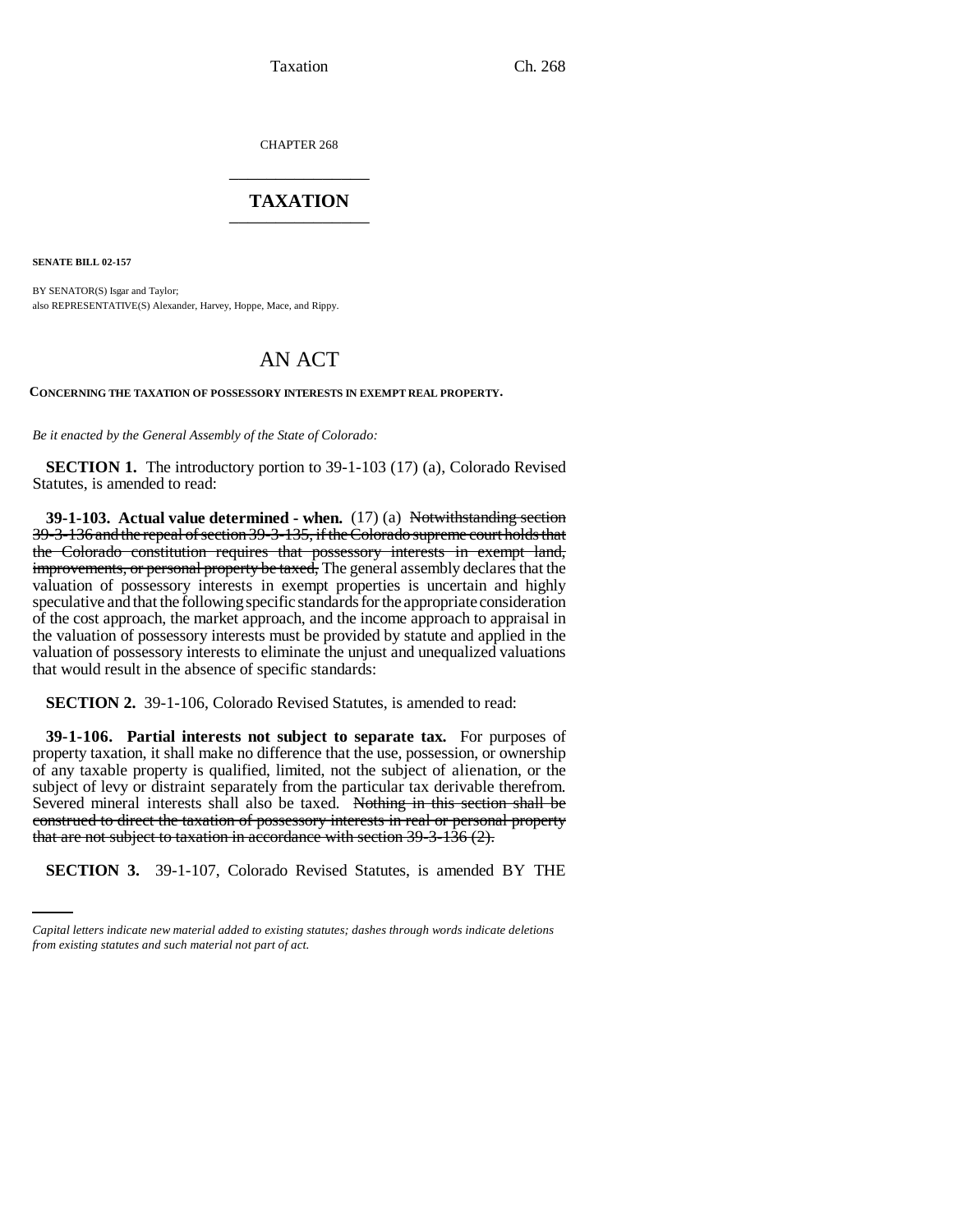## Ch. 268 Taxation

## ADDITION OF A NEW SUBSECTION to read:

**39-1-107. Tax liens.** (4) THE PROPERTY TAX ON A POSSESSORY INTEREST IN REAL OR PERSONAL PROPERTY THAT IS EXEMPT FROM TAXATION UNDER THIS ARTICLE SHALL BE ASSESSED TO THE HOLDER OF THE POSSESSORY INTEREST AND COLLECTED IN THE SAME MANNER AS PROPERTY TAXES ASSESSED TO OWNERS OF REAL OR PERSONAL PROPERTY; EXCEPT THAT SUCH PROPERTY TAX SHALL NOT BECOME A LIEN AGAINST THE PROPERTY. WHEN DUE, THE PROPERTY TAX SHALL BE A DEBT DUE FROM THE HOLDER OF THE POSSESSORY INTEREST TO THE BOARD OF COUNTY COMMISSIONERS FOR THE COUNTY IN WHICH SUCH PROPERTY IS LOCATED OR TO SUCH OTHER BODY AS IS AUTHORIZED BY LAW TO LEVY PROPERTY TAXES, AND SHALL BE RECOVERABLE BY SUCH BOARD OR BODY BY DIRECT ACTION IN DEBT ON BEHALF OF EACH GOVERNMENTAL ENTITY FOR WHICH A PROPERTY TAX LEVY HAS BEEN MADE.

**SECTION 4.** 39-10-101 (2) (a) (II), Colorado Revised Statutes, is amended to read:

**39-10-101. Collection of taxes.** (2) (a) (II) Notwithstanding subparagraph (I) of this paragraph (a) or section 39-5-125, NEITHER THE ASSESSOR NOR the treasurer shall not treat any possessory interest in exempt property as described in section  $39-3-136$  (1) (a), as taxable property omitted from the tax list and warrant for any PROPERTY TAX year if the exclusion of the possessory interest from the assessment roll was based upon any provision of law created or repealed by Senate Bill 96-218, as enacted by the second regular session of the sixtieth general assembly, to clarify that possessory interests in exempt properties are subject to property taxation only if specific statutory provisions have been enacted directing the taxation of such possessory interests PRIOR TO 2001.

**SECTION 5.** 43-1-1504, Colorado Revised Statutes, is amended to read:

**43-1-1504. Possessory interests in transfer facilities taxation.** Notwithstanding section 39-3-136, C.R.S., if the Colorado supreme court rules that the Colorado constitution requires that possessory interests in exempt land, improvements, and personal property be subject to property taxation, Any person obtaining a possessory interest in any portion of a transfer facility located on property that is owned by the department for the provision of retail or commercial goods or services pursuant to this section shall be deemed in control of that portion of the facility and shall be subject to property taxation to the extent of the person's possessory interest in that portion of the facility.

**SECTION 6. Repeal.** 39-3-136, Colorado Revised Statutes, is repealed.

**SECTION 7. Effective date - applicability.** (1) This act shall take effect at 12:01 a.m. on the day following the expiration of the ninety-day period after final adjournment of the general assembly that is allowed for submitting a referendum petition pursuant to article V, section 1 (3) of the state constitution; except that, if a